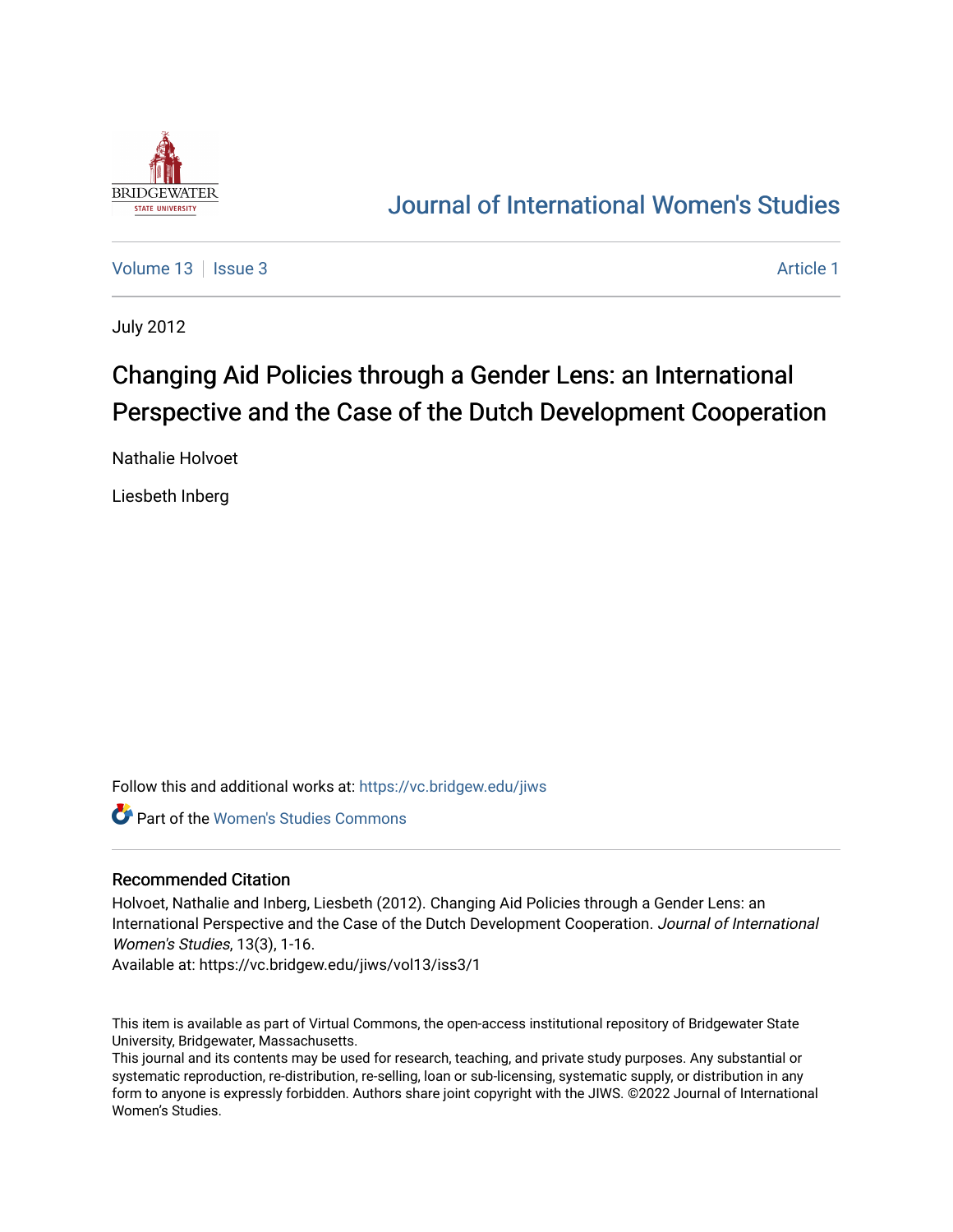This journal and its contents may be used for research, teaching and private study purposes. Any substantial or This journal and its Philosing Marie Research, research, a recently strivent strive and changing or any substantial or<br>systematic reproduction, Re-distribution, Fig. selling, 9080 of Sub-Atle Fish by Systematic supply or d to anyone is expressly forbidden. ©2012 Journal of International Women's Studies.

# **Changing Aid Policies through a Gender Lens: an International Perspective and the Case of the Dutch Development Cooperation**

By Nathalie Holvoet<sup>1</sup> and Liesbeth Inberg<sup>2</sup>

#### **Abstract**

Since the turn of the century changes in aid policies and modalities have been proposed with the aim to promote aid effectiveness. This article is a study on the ongoing reform processes within partner and donor countries as seen through a gender lens. It explores more closely how changing aid policies unfold opportunities and challenges for gender mainstreaming policies and gender equality objective. The article analyses in particular how donors are handling gender concerns in the realm of the ongoing changes and zooms into the case of Dutch Development Cooperation, one of change champions. Such a gendered analysis of aid reform processes is of paramount importance as changes in gender and development policies have always largely been influenced by shifts in general aid and development policies.

*Keywords*: gender mainstreaming, aid policies, gender equality, Dutch Development Cooperation

#### **Introduction**

j

Since the 1995 Fourth World Conference on Women organized in Beijing many countries in the world have endorsed gender mainstreaming policies to promote goals of gender equality and women"s empowerment. According to one of the most widely used definitions gender mainstreaming is:

"The process of assessing the implications for women and men of any planned action, including legislation, policies or programs, in all areas and at all levels. It is a strategy for making women's as well as men's concerns and experiences an integral dimension of the design, implementation, monitoring and evaluation of policies and programs in all political, economic and societal spheres so that women and men benefit equally and inequality is not perpetuated. The ultimate goal is to achieve gender equality" (ECOSOC, 1997: 2).

The landmark Beijing conference has also impregnated gender and development policies adopted by donor agencies. More specifically, most agencies adhere to a twotrack approach which combines elements of an *agenda setting* and *integrationist*  approach (see also OECD/DAC, 1999). While the integrationist angle aims at integrating

<sup>&</sup>lt;sup>1</sup> Nathalie Holvoet holds a Ph.D. in economics and is a lecturer at the Institute of Development Policy and Management, University of Antwerp. Her main areas of expertise are 'gender and development' and 'monitoring and evaluation'. Research interests in the area of 'gender and development' include in particular gender budgeting, gender and changing aid modalities, gender and microfinance, intrahousehold resource allocation

<sup>&</sup>lt;sup>2</sup> Liesbeth Inberg holds an MA in geography and is a researcher at the Institute of Development Policy and Management, University of Antwerp. Research interests include aid policies with a particular focus on monitoring and evaluation and gender and development issues.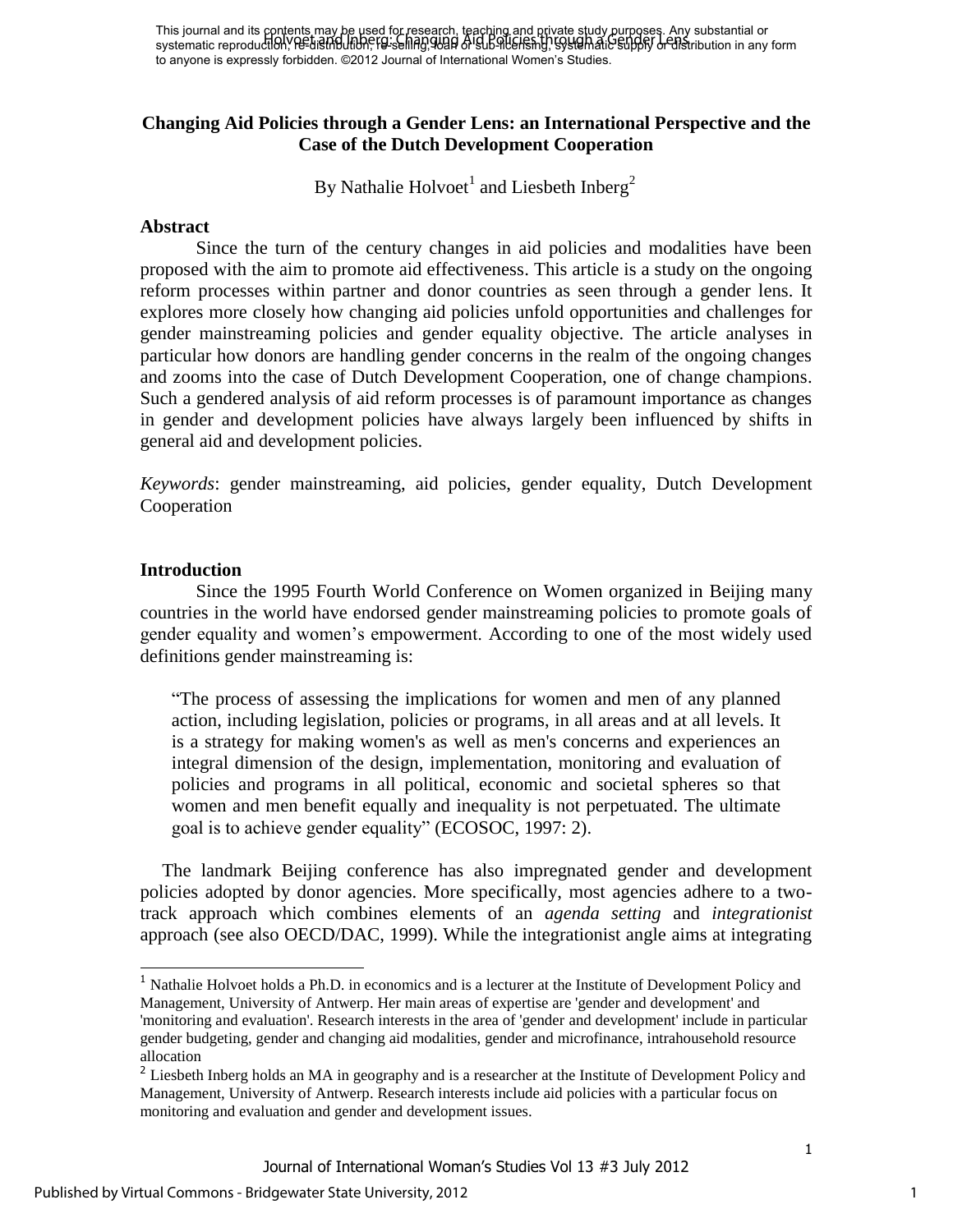a gender dimension throughout the various sector policies and throughout various phases of development interventions, the agenda setting –transformative- angle includes interventions which are specifically targeted at women and men (Mukhopadhyay, 2009). The agenda setting approach is often a necessary first step and complement to the integrationist approach, particularly in policy areas that are strongly regulated by gender norms.

If anything, gender and development policies are never implemented in a vacuum but they tend to be largely dependent upon general aid and development policies and changes therein. Since the turn of the century the aid architecture has been seriously under discussion and donors and recipients have rallied behind the 2005 Paris Declaration (and the 2008 follow up Accra Agenda for Action and the 2011 Busan Partnership for Effective Development Co-operation) which sets out a reform agenda for donors and recipients centred on five key principles: ownership, alignment, harmonisation, management for development results and mutual accountability (OECD/DAC, 2005). In brief, from recipients it is expected that they elaborate country-*owned* national poverty reduction policies and systems which are based upon a broad consensus in their countries. These poverty reduction policies should be clearly *results-oriented*; i.e. they should clearly set out objectives and targets which are translated into indicators that can be easily monitored. Recipient countries should as well elaborate systems to plan, implement, budget, monitor, and evaluate their policies. From donors it is expected that they *harmonise* amongst each other and *align* to countries' policies and systems. Finally, donors and recipients are *mutually accountable* for the progress in the reform agenda. In order to promote and monitor the implementation of the Paris Declaration a set of 12 indicators has been developed. The three progress reports that have been produced to date (OECD/DAC 2007a; 2008a; 2011) suggest the presence of considerable variation among donors and recipients with regard to the ways in reform processes are being implemented on the ground.

As historical records point out that changes in gender and development policies have always largely been shaped by changes in aid and development policies (Molyneux & Razavi, 2005; Moser, 1993; Razavi & Miller, 1995), it is of utmost importance to see how gender issues have been and are being handled in the context of these aid reform processes.

Browsing through the text of the 2005 Paris Declaration highlights that gender issues are largely absent with only one passing reference to gender equality. The 2008 Accra Agenda for Action  $3<sup>rd</sup>$  High Level Forum on Aid Effectiveness, 2008) and the 2011 Busan Partnership for Effective Development Co-operation (4<sup>th</sup> High Level Forum on Aid Effectiveness, 2011) devote slightly more attention to gender equality without however really integrating a gender dimension throughout the documents. In the meantime some efforts have been done at the level of the OECD/DAC which has endorsed the "DAC Guiding Principles for Aid Effectiveness, Gender Equality and Women"s Empowerment" (OECD/DAC, 2008b), a set of concrete issues briefs (see OECD/DAC, 2008c; 2008d; 2008e) has been elaborated to make them operational and an (optional) Gender Equality Survey including three gender performance indicators<sup>3</sup> has been added to the 2011 Paris Declaration Monitoring Survey.

l

 $3$  The three gender equality indicators are: i) gender equality and women's empowerment are grounded in a systematic manner in national development strategies (ownership); ii) data is disaggregated by sex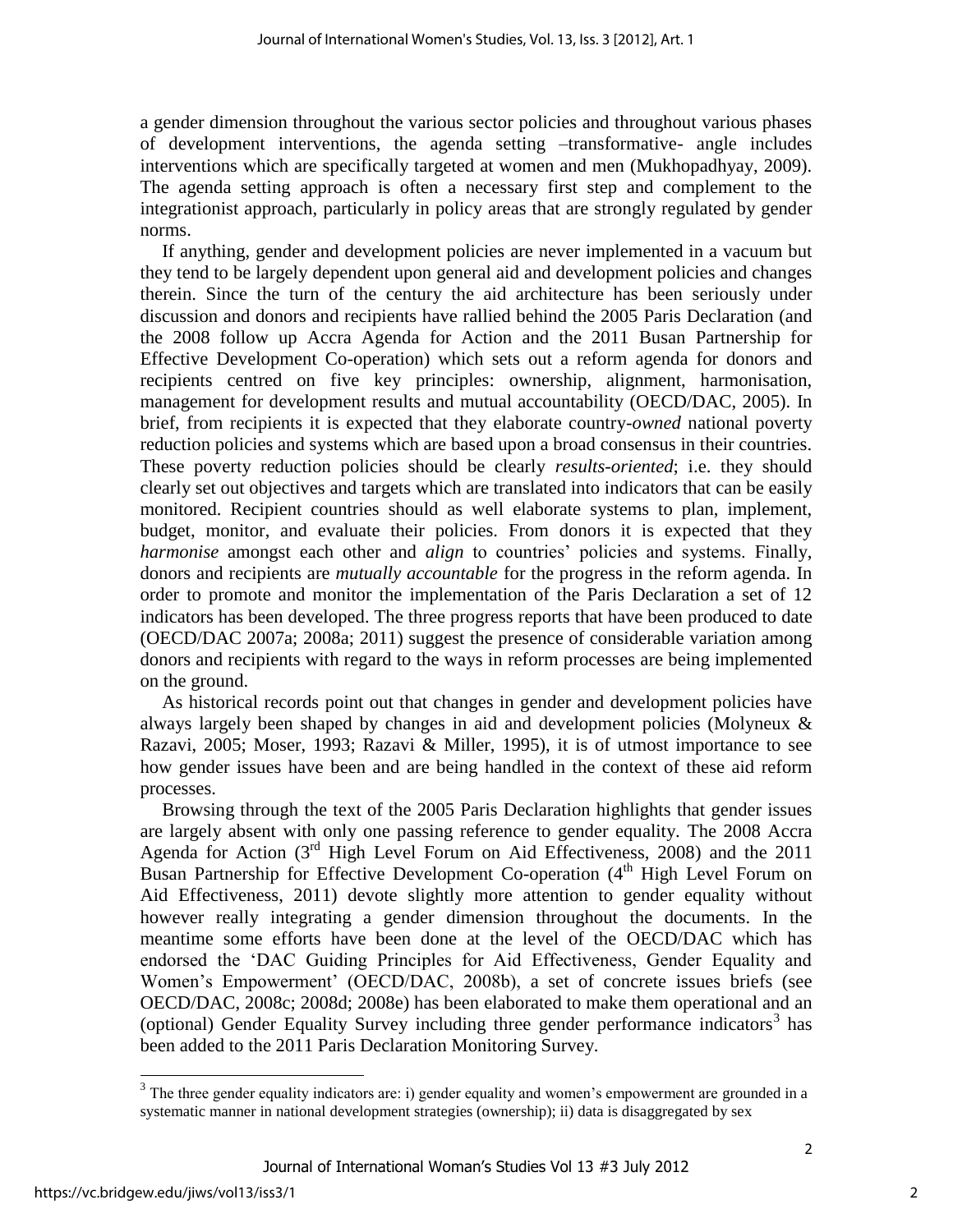Moving from discourse to actual behaviour on the ground highlights that thus far existing research about the actual degree of gender-sensitivity of the implementation of the Paris Declaration has mainly focused on the recipient"s side of the reform agenda (see Holvoet, 2010; Van Reisen with Ussar, 2005; Whitehead, 2002; Zuckerman & Garrett, 2003). While a focus on recipients reflects the shift in responsibilities propagated under the Paris Declaration, a study of how donors are dealing with gender concerns in the era of the Paris Declaration is just as relevant.

The Paris Declaration imposes an ambitious reform agenda upon donors that involves changes in aid instruments, staff expertise, organisational structures and operational guidelines. The first phase of the Evaluation of the Paris Declaration (Wood et al., 2008) has illustrated that progress is fragmentary and strongly diverging among aid agencies. The evaluation is entirely silent on gender issues. While this gender-blindness is easily understandable, it is highly unlikely that the currently changing context will generate gender-neutral effects. Against this background, it is of paramount importance to explore how gender concerns are currently dealt with within the ongoing change processes in donor agencies and to unravel factors that stimulate or impede the integration of a gender dimension.

Our study contributes to this underexploited area of research and explores more closely the opportunities and challenges unfolded by the different Paris Declaration key principles. It documents how gender concerns have been captured in the processes taking place in the Dutch Ministry of Foreign Affairs during the period July 2002-February 2010<sup>4</sup> . This focus is deliberate as the Dutch Ministry is one of the agencies that is "*ahead of the crowd*" when it comes to the implementation of the Paris Declaration and it is traditionally also known as gender-sensitive. While it is difficult to extrapolate findings to other agencies, experiences in the Netherlands might be interesting for other agencies that thus far have a more modest track record in Paris Declaration implementation.

Our study is based upon secondary data and primary data collection. Secondary data consists of academic as well as "grey" literature related to the Paris Declaration, its review processes and the broader aid effectiveness agenda. In order to get more insight into underlying processes, we have complemented secondary data with semi-structured face-to-face and telephone interviews with key stakeholders engaged in Paris Declaration related processes, including staff of the Netherlands Ministry of Foreign Affairs, staff of Dutch Non-Governmental Organisations and international women organisations (including amongst others  $AWID$  and  $WIDE<sup>5</sup>$ ). In our sample of interviewees, we have deliberately included actors who have a specific "gender" mandate and others who do not

j

3

<sup>(</sup>managing for gender equality results); iii) mutual accountability for gender equality and women"s empowerment (OECD/DAC Network on Gender Equality, 2010: 4).

<sup>&</sup>lt;sup>4</sup> The previous Dutch government resigned in February 2010. We thus limit our analysis to the legacy of the previous two ministers for Development Cooperation.

 $<sup>5</sup>$  The Association of Women's Rights in Development (AWIDE) is an international network of researchers,</sup> policy makers, development practitioners that organizes various initiatives (including surveys, capacity building, networking, etc.) to promote gender equality and women"s empowerment (see [www.awid.org\)](http://www.awid.org/). Women in Development Europe (WIDE) is a European feminist network of women´s organisations, development NGOs, gender specialists and women´s rights activists which specializes in monitoring and influencing international economic and development policy and practice from a feminist perspective (see [www.wide-network.org\)](http://www.wide-network.org/).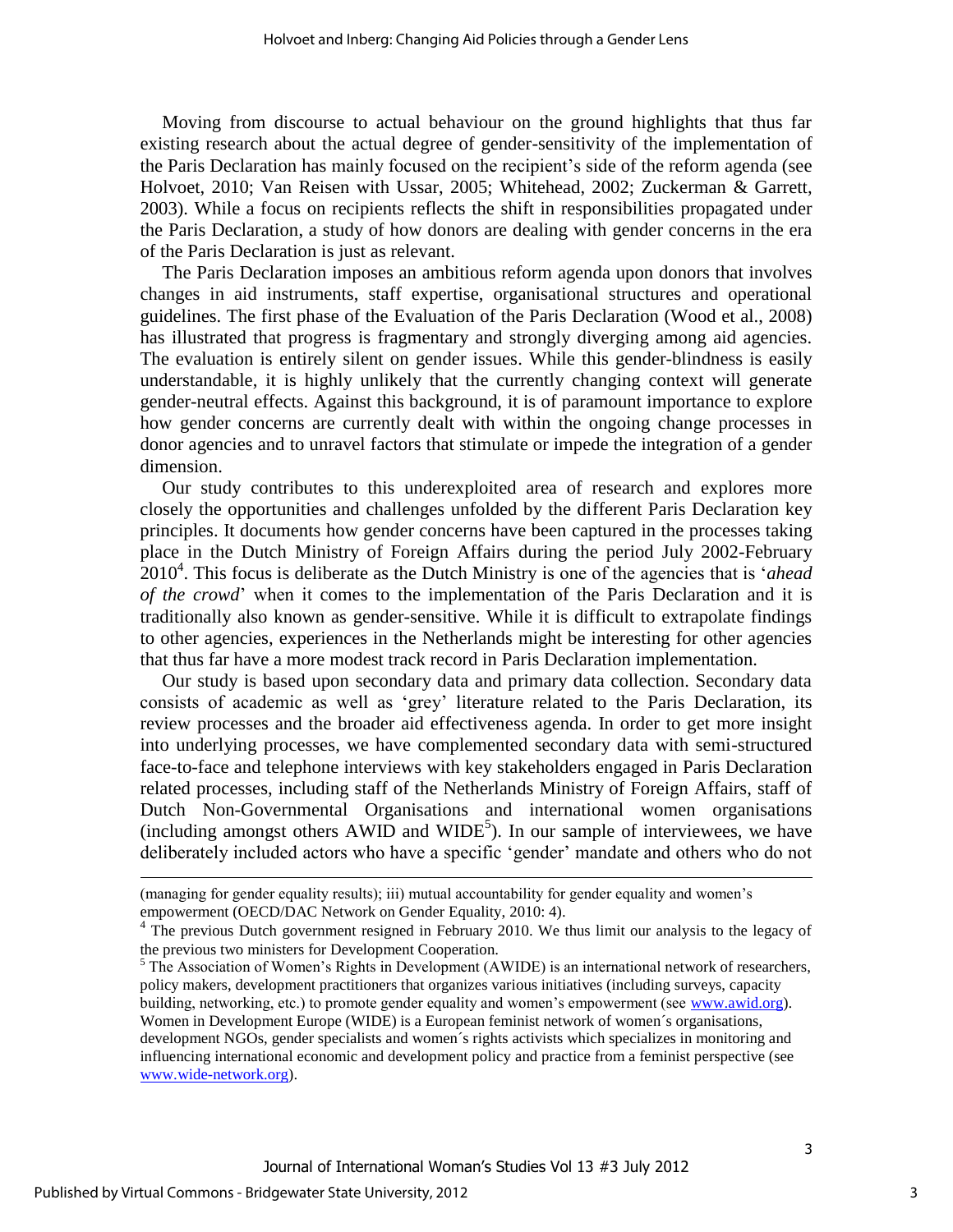have one. One of the limitations of the Dutch case study is its focus on actual experiences and insights registered at headquarters, which does not necessarily adequately capture practices, challenges and insights at the level of embassies.

The structure of this article is as follows. Section two unpacks the different key principles of the Paris Declaration through a gender lens, while section three documents how the Dutch Ministry of Foreign Affairs has been dealing with the gender dimension in the era of aid effectiveness related changes. Section four concludes.

# **The Paris Declaration Key Principles through a Gender Lens**

The implementation of the Paris Declaration five key principles is thought to generate significant improvements in aid processes, ultimately increasing development effectiveness on the ground. When it comes to the implications for gender equality and women"s empowerment, most of the sources agree that the reform processes might entail both opportunities and challenges (Van Reisen with Ussar, 2005). Exploring more closely opportunities and challenges is not only interesting from a theoretical point of view, it is also policy relevant as it may feed into suggestions on how to grasp opportunities and counterbalance risks (Chiwara & Karadenizli, 2008; Gaynor, 2006, 2007; OECD/DAC, 2008c; UNIFEM 2006). In what follows, we structure the discussion alongside the different Paris Declaration key principles.

#### *Harmonisation*

With the aim to reduce transaction costs and improve aid delivery, the harmonisation principle stimulates coordination among donors through common arrangements for funding, reporting, monitoring and evaluation. From a gender perspective, harmonisation could be fruitful in discussing and clarifying notions of gender mainstreaming, gender equality and empowerment, which are often being interpreted and used differently leading to confusion and policy evaporation on the ground (see e.g. Whitehead & Lockwood, 1999). This sharing of information could also stimulate an exchange of experiences among donors about good practices for gender mainstreaming and strengthen investment in joint analytical work. In cases where individual donor agencies do not have their own gender expertise on the ground, harmonisation and coordination might ensure the presence of gender expertise among a group of donors.

Yet, experiences so far highlight that opportunities do not seem to materialise, to the contrary. Harmonisation seems to have induced a reduction of funds for gender equality work and a marginalisation of gender-related objectives. As emphasised in UNIFEM (2006: 6), "donor harmonisation already demands an unprecedented level of consensus between a large variety of stakeholders, which often leads to sidelining gender concerns as to reach consensus on other issues". In reality, harmonisation and coordination often follows the principle of the largest common denominator, which often entails the adoption of the policies and practices of the least gender-sensitive donor and a general pressure towards 'over-simplification' and 'reductionism'.

# *Ownership and Alignment*

Under the changing aid architecture, donors are expected to align with partner countries" policies and systems as it is mainly through the use of existing national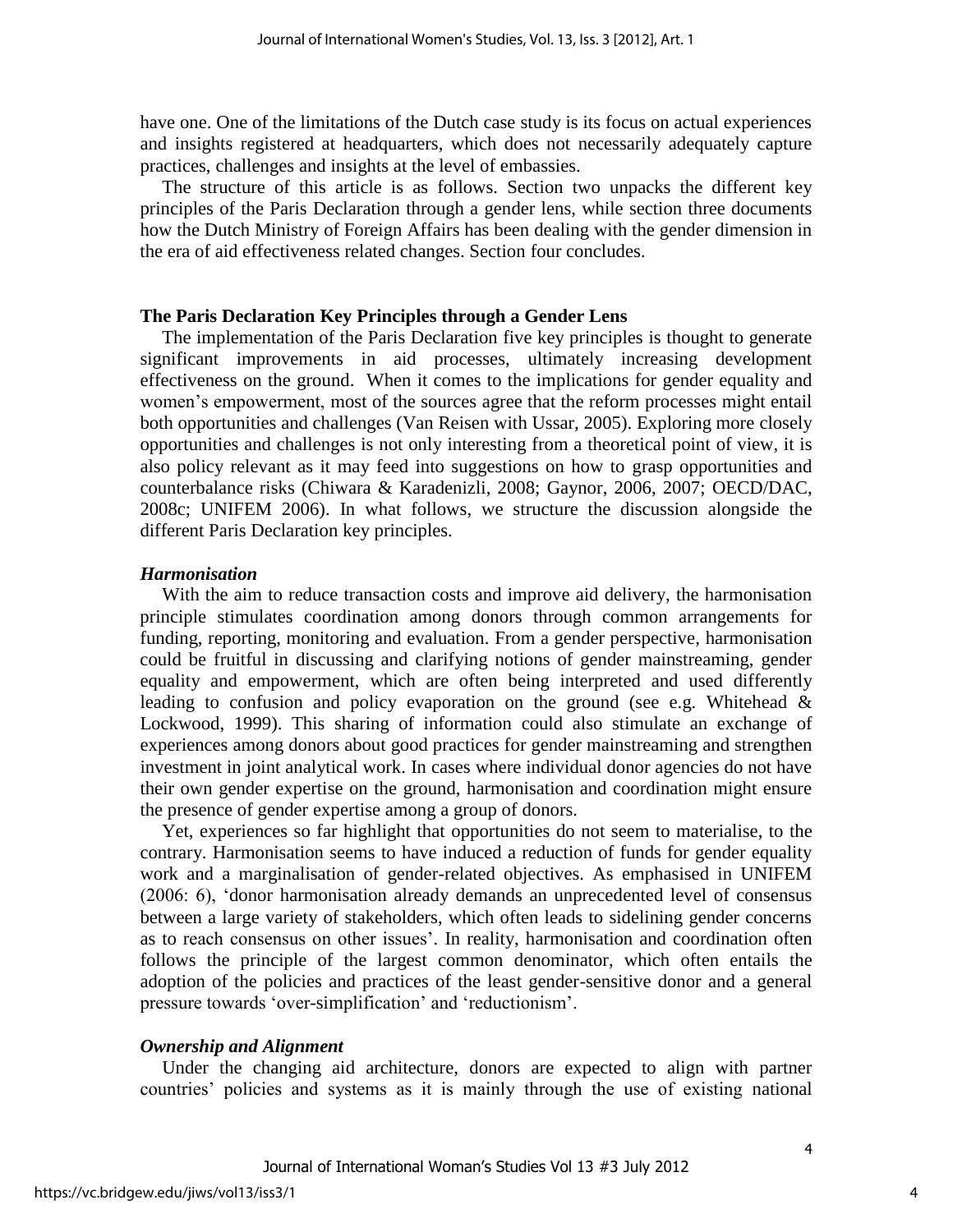policies and systems that weaknesses and strengths may be diagnosed and improved over time. The belief is that support and alignment with country-owned and country-led policies and processes avoids de-contextualised donor-driven interventions and increases the probability of effective implementation and results. This also holds true when it comes to national policies, programmes and systems put in place to stimulate gender equality and empowerment. However, while most of the partner countries do have national gender policies in place, more often than not, these are neglected in national poverty reduction policies, sector policies and plans (see e.g. Holvoet, 2010; Zuckerman & Garrett, 2003).

In addition to a neglect of existing national gender mainstreaming policies and plans within national poverty reduction policies, there is also hardly any participation of national actors with a mandate towards objectives of gender equality and women"s empowerment, including national women"s/gender machineries, gender focal points in line ministries and women"s and gender organisations within civil society. When gender actors do participate, they face difficulties in moving their issues on the agenda as they mostly have a low track record in the issues which are discussed, such as socio-economic policy-making and public finance management. Conversely, actors (such as the Ministry of Finance, Ministry of Economic Development) who are around the table anyways when it comes to national development policies and systems often do not excel in gender expertise or commitment to objectives of gender equality and women"s empowerment.

It is obvious that, as long as existing national gender mainstreaming policies and structures are not included in national development policies and systems, or where they hardly exist, donor alignment risks reinforcing the already existing male bias in national policies and systems. While donor agencies do have room of manoeuvre to counterbalance this risk, it seems that so far "ownership" and "alignment" principles rather tend to be misused by key aid staff to easily evade their own responsibility in terms of gender equality and women"s empowerment (see OECD/DAC, 2007b; Van Reisen with Ussar, 2005).

One of the ways in which donor agencies could create a more enabling environment for national gender actors and structures while at the same time escaping the trap of oldfashioned donor gender conditionality, is through the inclusion of a gender perspective in aid modalities such as sector and general budget support. Budget support, which matches most closely the alignment principle, involves disbursement of aid into national or sector budgets and the use of new "entry points" to influence policies and processes. These entry points include ex-ante appraisal of policies and systems, policy dialogue, capacity building, monitoring and evaluative exercises such as joint (sector) reviews. While so far no tailor-made handbooks exist on how to mainstream a gender dimension in these entry points, there are interesting ongoing experiments, using amongst others, insights and approaches of gender budgeting (see Budlender et al, 2002; Chiwara & Karadenizli, 2008; Holvoet, 2006; OECD/DAC, 2008c, 2008d; UNIFEM & EC, 2010; [www.gender](http://www.gender-budgets.org/)[budgets.org\)](http://www.gender-budgets.org/).

# *Results-orientation*

"Results-orientation" involves broadening the focus from "implementation" phases of interventions (inputs, activities and outputs) to results (outcomes and impact) on the ground. In practice, results-orientation necessitates the selection of outcomes, elaboration

5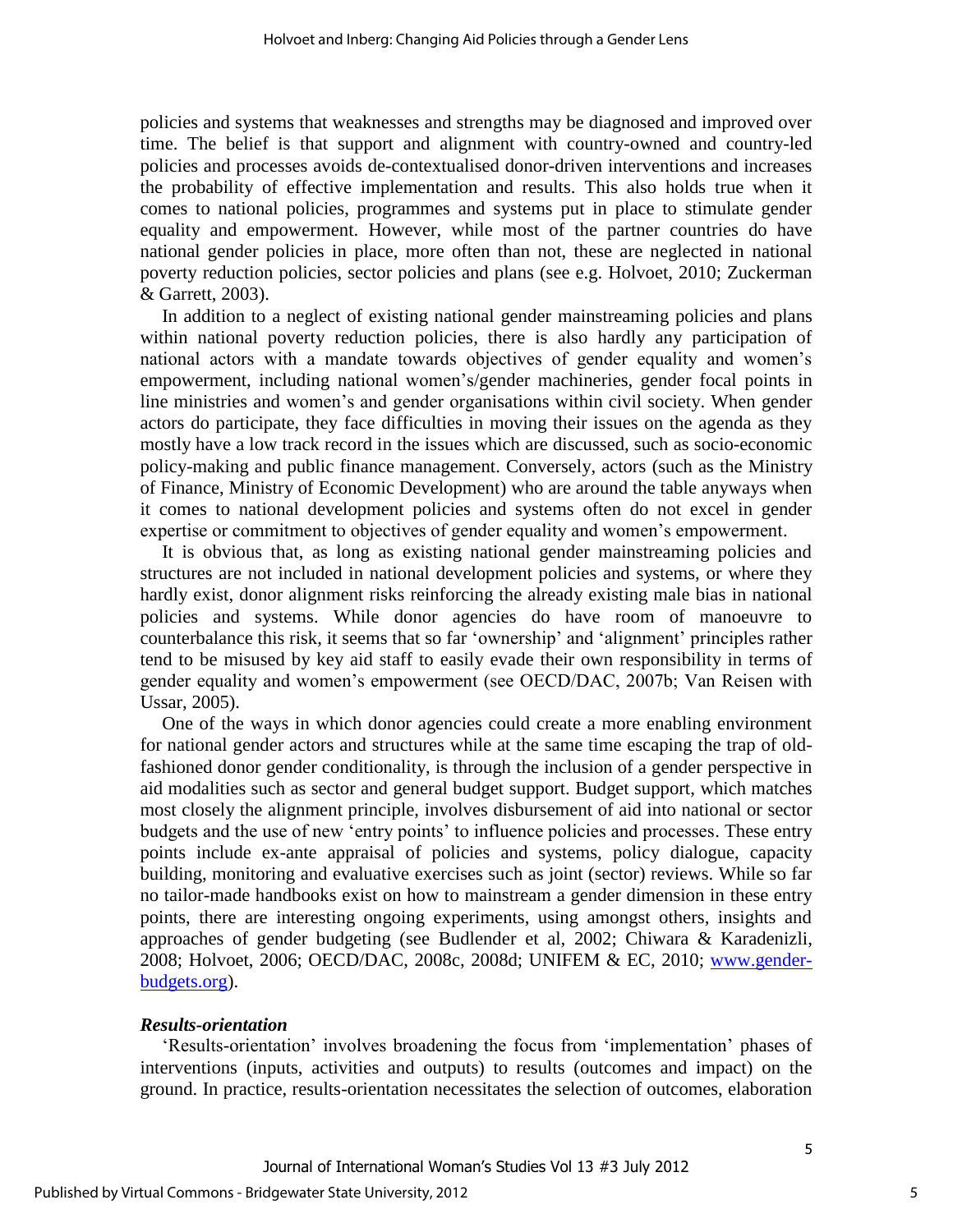of causal chains, transition into indicators, data collection, target setting, monitoring, evaluation and feedback (Kusek & Rist, 2004). A move towards results and performancebased budgeting might in principle open opportunities for gender budgeting as gender budgeting also involves a confrontation of inputs with results, but existing opportunities have so far remain underexploited.

A higher focus on results might stimulate the effective implementation of gender policies and thus lower the problem of "policy evaporation". This is of course conditional upon the inclusion of gender equality and women"s empowerment in the outcomes and targets selected. However, the inclusion of gender equality targets is not straightforward as 'gender equality' and 'women's empowerment' often do not figure high on a country's priority list and they are also not easily captured in simple indicators. A focus on results also often leads to a selection of outcomes which are rather easy to achieve in the short run. Such a focus on "quick wins" often leads to the exclusion of objectives as gender equality and empowerment, which often entail long-term changes. It also explains the bias towards gender equality in primary education (which is relatively easier to achieve) when making the construct of gender equality and women's empowerment operational, which is e.g. also obvious in the case of the Millennium Development Goals (MDGs) (see e.g. Saith, 2006).

Finally, in the context of budget support there is a move towards the inclusion of broad and aggregate targets and indicators in policies and performance frameworks on the basis of which the amounts of budget support are decided upon. This focus on the 'aggregate', combined with donors' growing distance from realities on the ground, may conceal exclusionary policies and practices and deserves special attention from a gender perspective. The integration of a gender perspective in monitoring and evaluative exercises and poverty and social impact analysis is of utmost importance to disclose a potential strengthening of the male bias in results on the ground.

# *Mutual Accountability*

The principle of 'mutual accountability' is currently mainly being interpreted as the extent to which government and donors have addressed national spending priorities, and improved transparency and predictability of donors' disbursement of funds (Chiwara  $\&$ Karadenizli, 2008). In principle, this also includes accountability of governments and donors for spending on gender equality and empowerment objectives. If gender equality and empowerment objectives are, however, not included in national policies, systems, targets and indicators, it is unlikely that this focus will be taken on board in accountability mechanisms. If the focus of mutual "accountability" exercises is broadened from 'aid effectiveness' to 'development results', there might be renewed opportunities for the inclusion of a gender dimension.

Non-state actors such as civil society organisations are often pointed at as an important mechanism of "downward" accountability. However, it is naive to assume that the gender dimension or gender actors will be automatically taken on board in the accountability exercises of non-state actors (see e.g. Guijt & Shah, 1997). It necessitates the presence of a strong "gender demand" side among non-state actors. Donors could obviously play an important role in fostering women's and gender actors' voice and agency through financial and technical support as well as through the creation of a more enabling political environment. Particularly interesting in this regard are gender budget initiatives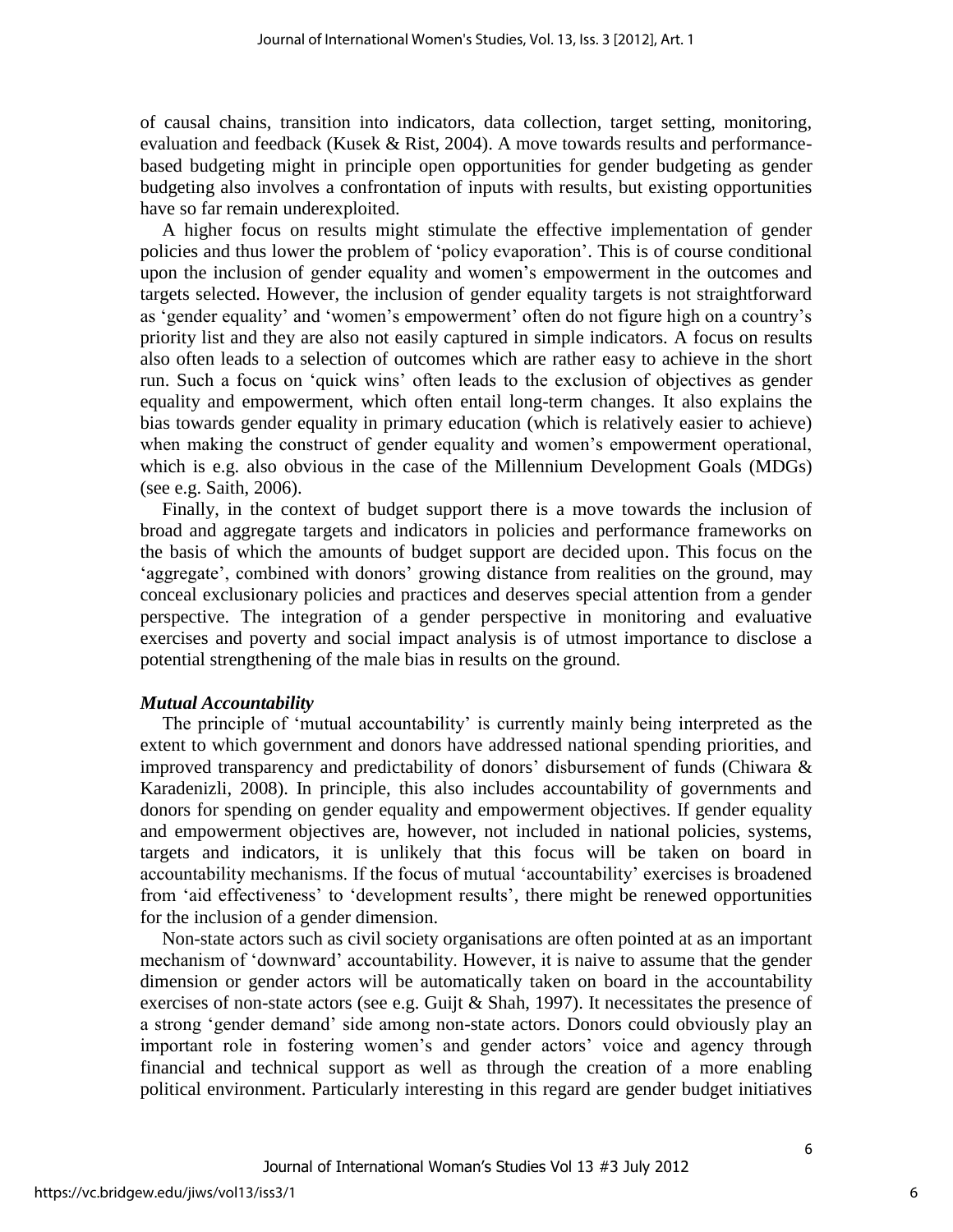in hands of civil society organisations that track whether planned initiatives in the area of gender equality and empowerment have also been adequately budgeted for; assess (potential) gender-bias in results on the ground; and, more fundamentally, increase leverage of non-state actors over policy-making and budgeting processes.

Another pressing issue related to the role and participation of non-state actors is the complex question of "representation" (Cornwall et al., 2007; Marchand, 2009; Molyneux & Razavi, 2005; Moser & Moser, 2005). "Women" are obviously not a homogeneous group but subdivided on the basis of income, age, race, class, location, ethnicity. This implies that women or gender actors who are around the table in national-level processes are not necessarily representative, nor do they necessarily defend interests beyond their own. Previous research has for instance highlighted that rural women"s land issues are not high on the agenda when urban middle-class women are around the national negotiation table (see e.g. Ansoms & Holvoet, 2008).

At the international level, the most obvious gender equality donor accountability mechanism is the DAC Gender Equality Policy Marker, which is developed to facilitate monitoring and co-ordination of activities in support of gender equality<sup> $\delta$ </sup> (OECD/DAC, 2008f). While the marker is a good basis for international comparison among bilateral donors, there are also obvious shortcomings: scores are based upon intended inputs and activities and do not reflect actual budgets or realised activities, let alone results on the ground. While the marker is currently being revised and refined to better accommodate changes in aid modalities (OECD/DAC, 2008f), it is so far not applicable to budget support. Other existing donor accountability mechanisms that could include a gender dimension are the donor peer reviews, the Monitoring Surveys of the Paris Declaration as well as the more in-depth evaluations of the implementation and effects of the Paris Declaration.

#### **A Focus on one of the Paris and Accra Champions: The Netherlands**

The Paris Declaration key principles set out a reform agenda for aid agencies which demands changes in policies and guidelines. One of the agencies that is considered *'ahead of the crowd'* is the 'Dutch Ministry of Foreign Affairs. The Netherlands scores relatively well in the 2006 and 2008 Paris Declaration monitoring surveys (OECD/DAC 2007a; OECD/DAC, 2008a; OECD/DAC, 2011). The Netherlands case study report of the 2008 Evaluation of the Paris Declaration Implementation concludes that the Ministry is highly *committed* to the Paris Declaration, that *capacity* to implement the Paris Declaration is adequately available at headquarters and embassies and that no specific *incentives* for staff are needed (IOB, 2008). In fact, the Netherlands is one of the agencies which spearheaded the changes promoted in the Paris Declaration. As harmonisation and alignment principles were already anchored in Dutch Development Cooperation since the 1990s, no revolutionary changes were needed in terms of policies and procedures. The Netherlands, for instance, already complemented projects with (sector) budget support and devolved substantial responsibilities to the embassies in partner countries. The most

j

<sup>&</sup>lt;sup>6</sup> The marking system uses three values: 'principal objective'; 'significant objective' or 'not targeted to the policy objective'. Principal policy objectives are those which can be identified as being fundamental in the design and impact of the activity and which are an explicit objective of the activity. Significant policy objectives are those which, although important, are not one of the principal reasons for undertaking the activity. Not targeted to the policy objective means that the activity has been screened against, but was found not be targeted to, the policy objective (OECD/DAC, 2008f: 2).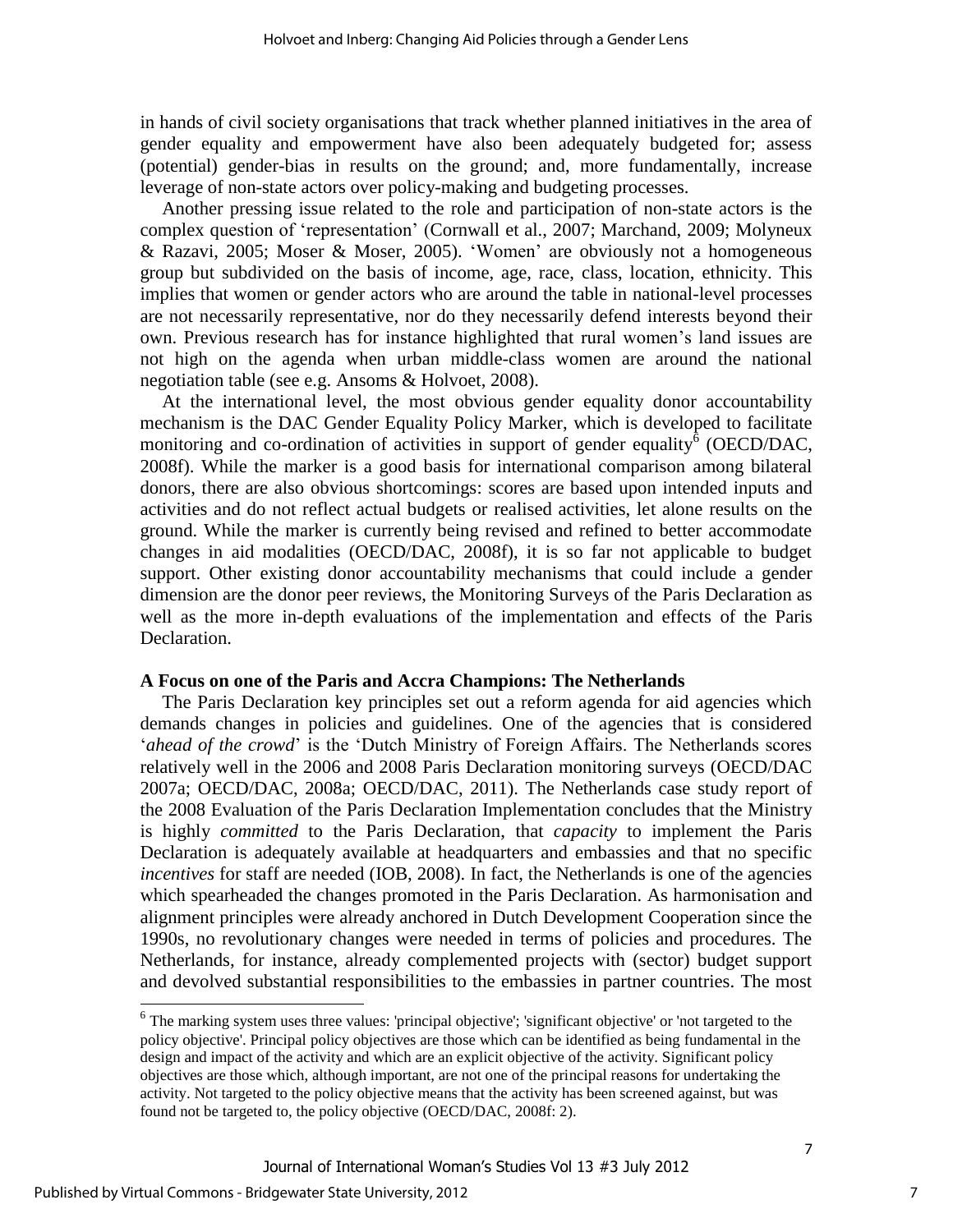visible investment at organisational level since 2005 has been the instalment of the Effectiveness and Quality Department (DEK), which stimulates implementation of the Paris Declaration through support and advice to other departments (IOB, 2008).

Not entirely to our surprise, the evaluative study on the Netherlands remains silent on gender issues, except for two instances. It is highlighted that the gender unit (DSI/ER) "is keen to ensure that the attention to gender issues does not get lost in the new aid architecture" (IOB, 2008: 21), while also the more general concern about the technical nature of the Paris Declaration is raised. This section fills the gap and documents and explores how gender concerns are being dealt with in the context of the implementation of the Paris Declaration. We distinguish among *commitments*, *capacity* and *incentives* and draw upon insights from the political process approach. As highlighted in Roggeband and Verloo (2006), a political process approach tries to explain policy success or failure in terms of political opportunities, mobilising structures and strategic framing<sup>7</sup> .

#### *Commitment*

A quick review of policy papers of the past two Ministers for Development Cooperation $8$  shows that the declining interest in gender equality discernible during the first legacy (July 2002-February 2007)(OECD/DAC, 2006) has been reversed during the second period (February 2007-February 2010). The renewed commitment towards gender equality at the highest political level up to February 2010 is also visible from the importance attached to gender concerns in the minister"s evaluation of the Paris Declaration and Accra Agenda for Action. In his reaction to the Dutch parliament on the evaluation of the implementation of the Paris Declaration and Accra Agenda for Action, the Minister, for instance, explicitly highlighted the importance of integrating a gender perspective and gender actors in "results-orientation," in sector approaches and in support for domestic accountability functions.

Bureaucratic commitment towards a more gender-sensitive Paris Declaration is clearly more uneven: there are differences among departments and embassies, among staff members within departments and embassies while there is also a more general evolution discernible over time. As highlighted in the evaluation of the Policy and Operations Evaluation Department (IOB), commitment is notably high in the ministry"s gender unit. In other units of the Ministry, commitment in the area of gender equality and empowerment in general and towards a gender-sensitive Paris Declaration and Accra Agenda for Action in particular, is more uneven. Some staff members vigorously defend that the Paris Declaration has a purely technocratic "aid" effectiveness focus and should not be watered down by considering thematic issues such as gender equality. This position is also obvious from the fact that gender experts or gender concerns were not really taken on board in the positioning of the Netherlands with respect to the Paris Declaration. However, there seems to be a growing awareness within the ministry and

l

<sup>&</sup>lt;sup>7</sup> See Roggeband & Verloo (2006) for an application of the political process approach to the analysis of the elaboration and use of the gender impact assessment in the Netherlands.

<sup>&</sup>lt;sup>8</sup> Whereas 'Mutual Interests, Mutual Responsibilities: Dutch development cooperation en route to 2015' (Ministry of Foreign Affairs, Development Cooperation, 2003; Minister A.M.A. Van Ardenne) does not refer at all to gender equality and women"s empowerment (even though sexual and reproductive health and rights are identified as one of the five priorities), in "Our Common Concern, Investing in development in a changing world" (Ministry of Foreign Affairs, Development Cooperation, 2007; Minister B. Koenders) the commitment to gender equality and women empowerment is more pronounced.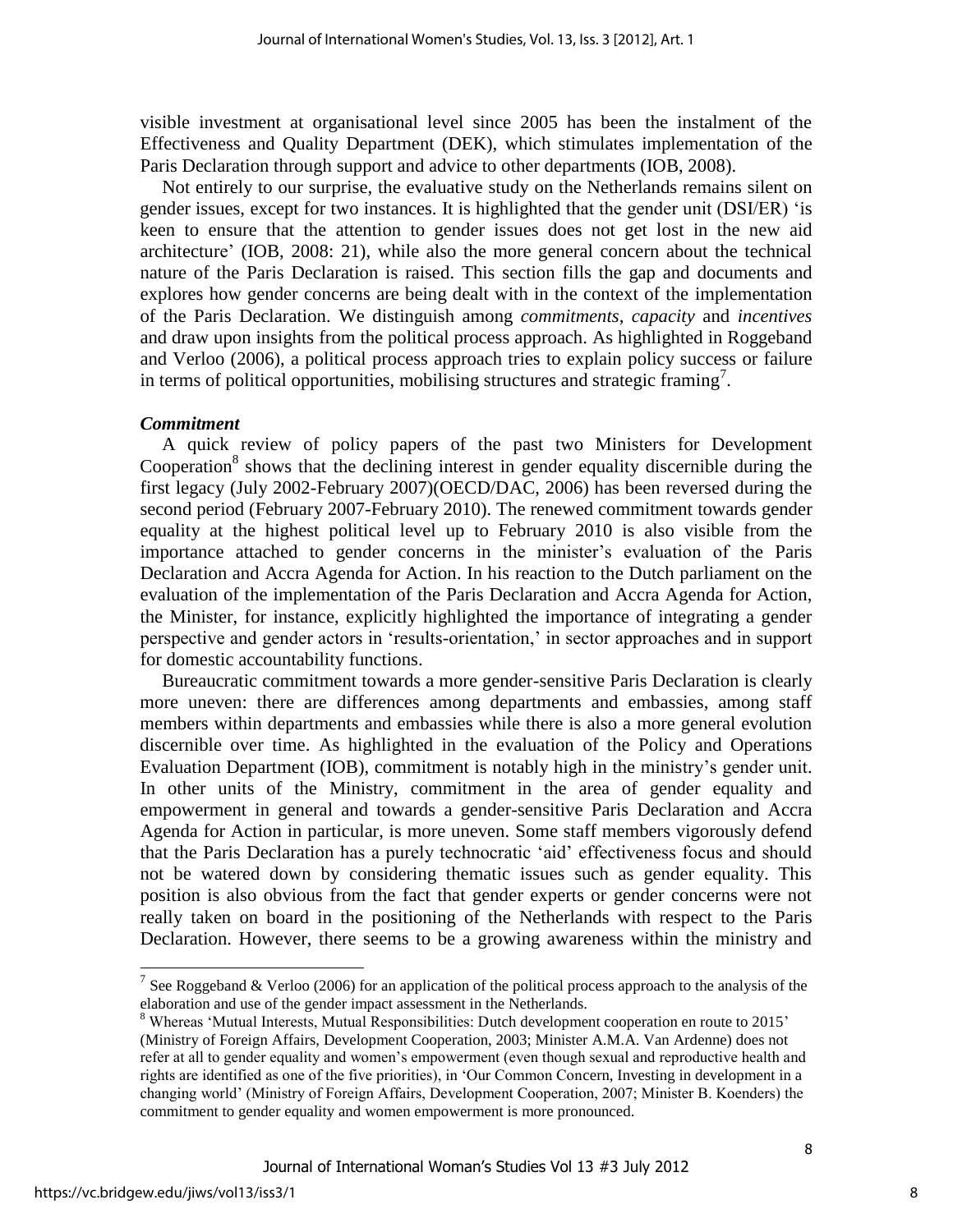more particularly within the Effectiveness and Quality Department (DEK) of the importance of gender equality for the aid effectiveness agenda on the one hand and of the need to exploit Paris Declaration"s opportunities for gender equality and counterbalance potential risks on the other hand.

This relatively quick change in positions at ministerial level and within the ministry is typical for the Netherlands. As highlighted by Roggeband and Verloo (2006: 631), the assumption of stability in the "opportunity-network-framing" constellation does not match the reality of Dutch policy-making, which is in general highly dynamic and characterised by a strong "process" character. Changes in frames and values are common; opportunities that previously existed may disappear overnight, while new ones are easily created. Similar to what happened at the international level, femocrats within the ministry used strategic framing to put gender issues on the agenda. More particularly, they used gender efficiency arguments and referred to the fact that an inclusion of a gender dimension in the Paris Declaration would stimulate the fulfilment of its final development objectives. As highlighted by interviewees, many policy-makers and aid administration staff easily accept that a gendered approach might enrich the human rights and good governance approach, yet you need strategic framing when you want to convince them of the fact that the economy as such is essentially a gendered structure and that aid and development interventions, will not be effective, let alone efficient, when gender concerns are not taken on board throughout. While some of the "hardliners" within the ministry seem to have made some movements, it remains of utmost importance to closely monitor and evaluate whether the use of more "instrumentalist" strategic framing also leads to effective changes.

Turning to non-state actors, a first observation is that Dutch Parliament has shown so far relatively little interest and commitment to the Paris Declaration and its review processes, let alone to its gender-sensitivity. Second, while there are substantial differences within the Dutch developmental Non Governmental Organisations (NGOs) community, Dutch NGOs generally take a more critical stance towards the Paris Declaration. They consider it at best interesting for the ministry, but not necessarily applicable to their own organization. The most important concern of Dutch NGOs is the technical nature of the Paris Declaration (Wildeman, 2008) and also within the NGO community, there is so far relatively little in-depth debate or thinking about gender equality and women"s empowerment in the context of Paris Declaration. This apparent negligence of the topic may to a certain extent be linked to the fact that gender experts within the NGOs are mostly dealing with specific gender projects and less involved in the more policy oriented debates on aid effectiveness, while reversely, those few NGO staff members who are involved in the Paris Declaration related discussions have little gender expertise or commitment themselves.

# *Capacity*

Studies of other (development) institutions have highlighted that commitment to gender equality and a gender-sensitive policy discourse does not automatically lead to gender-sensitive practice (see CIDA, 1994; Hafner-Burton & Pollack, 2002). In order to avoid "policy evaporation", commitments and general policies need to be translated into adequate human and organisational capacities and clear-cut incentives.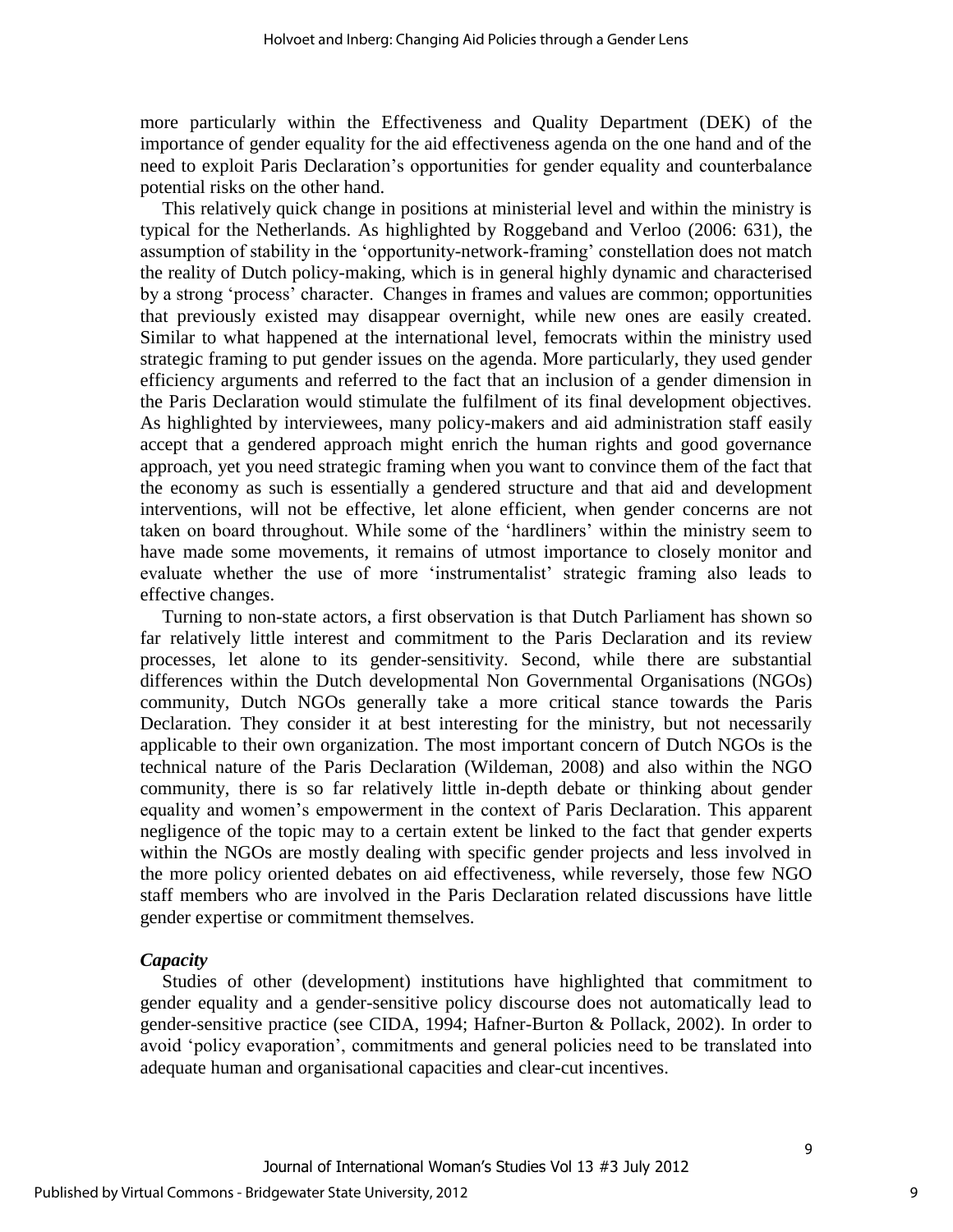The gender policy of the Dutch Ministry of Foreign Affairs is generally in line with the two-track mainstreaming approach including an integrationist and agenda-setting angle (OECD/DAC, 1999). The ministry's policy is coordinated by a special gender unit, which consists of six full-time staff equivalents. Since the turn of the century, expertise within the gender unit has gradually evolved from the more micro (project) level to the macro (policy) and (public finance) management level. The gender unit focuses on human and women's rights while there is also considerable attention for issues of 'accountability', 'aid effectiveness', Paris Declaration and Accra Agenda for Action. However, when it comes to the integration of the gender dimension in the Paris Declaration related reform processes within the donor agency, mandates and division of responsibilities between the gender unit and DEK are not entirely clear.

This unclear division and confusion about responsibilities is not unique to the Dutch case and not to the specific topic at hand, but related to the implementation of "gender mainstreaming" within organisations in general (Mukhopadhay, 2009). When an organisation adopts a gender mainstreaming policy, the assumption is that diffusion of expertise and responsibilities takes place across the organisation, while specialist gender resources focus on the catalytic, advisory, supportive, horizontal (across sectors and aid modalities) and vertical (across different phases of the "intervention" cycle) oversight functions. However, prototypes of such fully mainstreamed organisations are hard to find. In reality, the integration of the gender dimension mainly remains within the portfolio of the specialised gender unit without, however, assigning the necessary resources to fulfil this broad mandate. This scenario also seems to materialize within the ministry: when it comes to mainstreaming a gender dimension in the implementation of the Paris Declaration and Accra Agenda for Action, both DEK as well as the gender unit have oversight functions, but neither is really responsible for the actual realisation. So far, the gender unit has taken the issue on board, but without, however, being able to fully invest in it. In practice, DEK consults the gender unit whenever gender issues are on the agenda and the gender unit tries to influence DEK, amongst others, through the dissemination of publications that are related to the topic. This dialogue and communication between both units is rather intensive and fruitful at the overall policy level. Gender concerns have, for instance, been included at several instances in the Accra action plan of the Ministry and efforts will be done to integrate a gender perspective in those areas where the Netherlands wants to focus on i.e. alignment, accountability and statistical capacity. In their support of the national statistical capacity, for instance, special attention will be given to sexdisaggregated data and analysis and when strengthening local accountability mechanisms, participation of women and gender actors will be stimulated.

However, when moving from the more general policy level to the more operational tools, instruments, guidelines, directives and trainings related to the Paris Declaration, the gender dimension disappears and also responsibilities. In fact, responsibilities for the integration of gender issues at the more operational level remain unclear. It is neither a straightforward undertaking; whereas nowadays more guidelines are available and approaches such as gender budgeting have become better known and documented, the application to the own organisation remains a matter of experimentation which needs the necessary human and final resources as well as authority.

An issue that deserves specific attention is the way in which gender issues are dealt with in the devolution of responsibilities to the field. A first critical observation is that the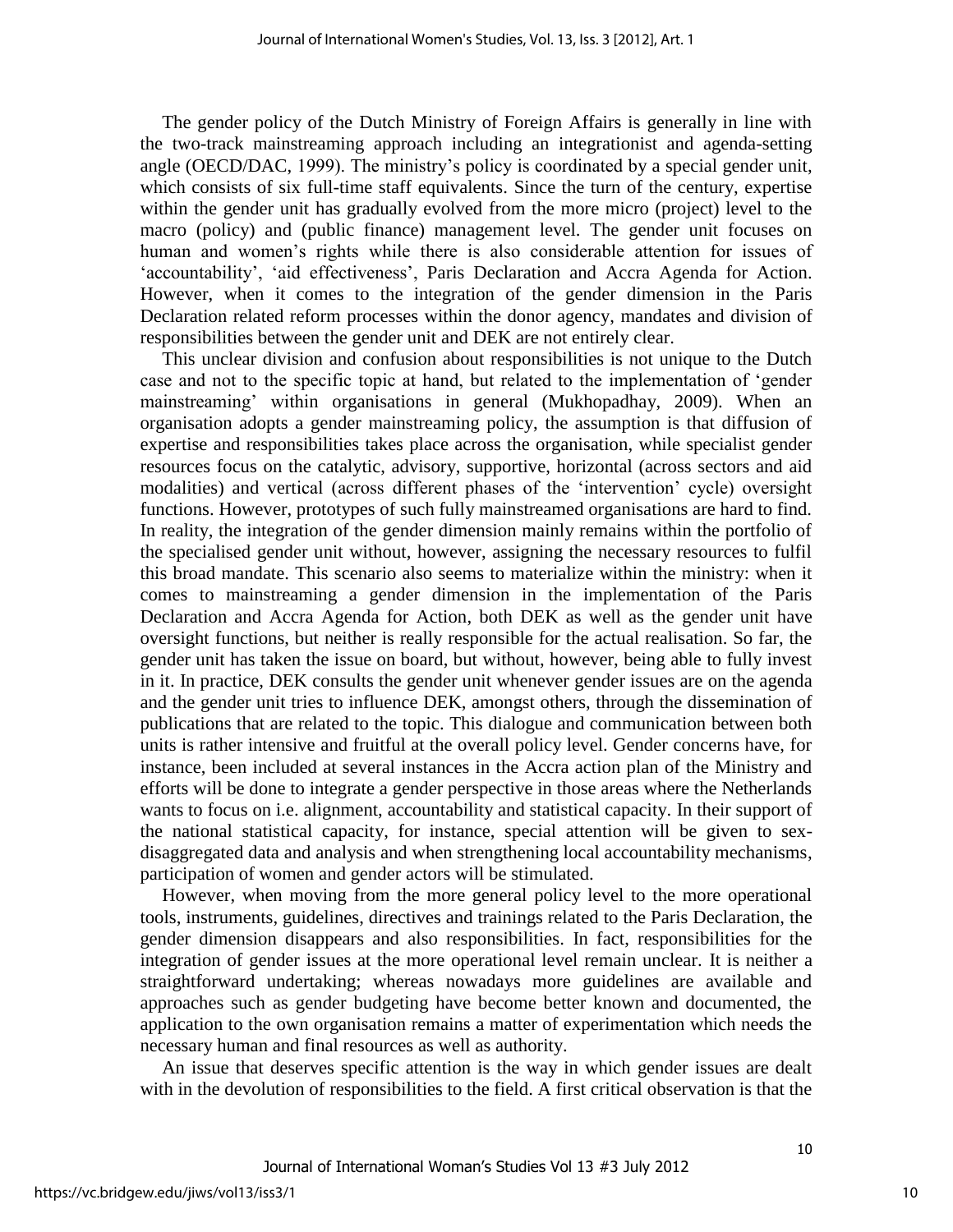number of gender experts has been significantly reduced at embassy level. Whether gender issues are effectively captured has mainly become dependent upon the commitment and capacity of the heads of development cooperation and the ambassadors. While the gender unit has tried to foster the gender dimension at the embassy level through e.g. the dissemination of a "good practices" document (see Stegge, aan de et al., 2007) and gender training sessions of heads of cooperation and gender focal points, the integration of a gender perspective at the embassy level is very uneven and at best fragmentary. Interestingly a similar observation has been made by a local representative from a Dutch non-governmental organisation who highlighted that gender issues have become totally invisible when specific gender expertise was reduced. In order to redress the situation at the embassy level, there are currently proposals to share gender experts amongst a group of like-minded donors in order to ensure that within all Dutch partner countries donor gender expertise is present.

Besides a change in the number of gender experts present at embassies, the substance of their work has also changed. While they used to be mainly responsible for women"s empowerment projects financed through Dutch embassies, their work currently entails more internal and external lobbying, networking and analytical work (Stegge, aan de et al. 2007). This mainly involves convincing other experts, within and outside the embassy, to pay more structural attention to the position of girls and women in the analyses and diagnosis, policy-making, planning, budgeting, implementation, monitoring and evaluation (Stegge, aan de et al. 2007). While this is obviously not straightforward, there are some examples of successful initiatives, such as the Donor Gender Platform in Burkina Faso, initiated by the Dutch Embassy. This platform created in 2005 a joint Gender Fund which aims at increasing access of local women"s organisations to financial resources in an attempt to foster accountability in the area of gender equality and women"s empowerment (Stegge, aan de et al. 2007).

The decrease in specific gender expertise on the ground as well as the shift in their responsibilities confirms the concern raised by gender experts in aid agencies that it has become less obvious to finance interventions which are specifically targeted towards the objectives of gender equality and women"s empowerment. Interestingly, at the end of 2008, the Dutch Minister of Development Cooperation set-up an MDG-3 Fund "Investing in Equality" in response to a 2006 AWID study, which reported decreasing resources for projects targeted at women and women"s empowerment. The Fund of about 70 million euros finances 45 projects that aim to improve rights and opportunities for women as stipulated in the MDG-3 goal on gender equality.

# *Incentives*

There is currently no incentive structure of 'sticks' and 'carrots' to stimulate headquarters, embassies or individual staff members to integrate a gender perspective in the implementation of the Paris Declaration. There exists a system whereby the gender unit assesses the yearly action plans of departments and embassies on gender-sensitivity and assigns a score on a three-point scale (satisfactory, limited attention, absence of gender issues). Yet, the most important incentive during the 2007-2010 legacy was the visible commitment of the then Minister of Development Cooperation. As discussed above, Paris Declaration key principles of "results orientation" and "mutual accountability' could easily add to the existing incentive structure, at least when they are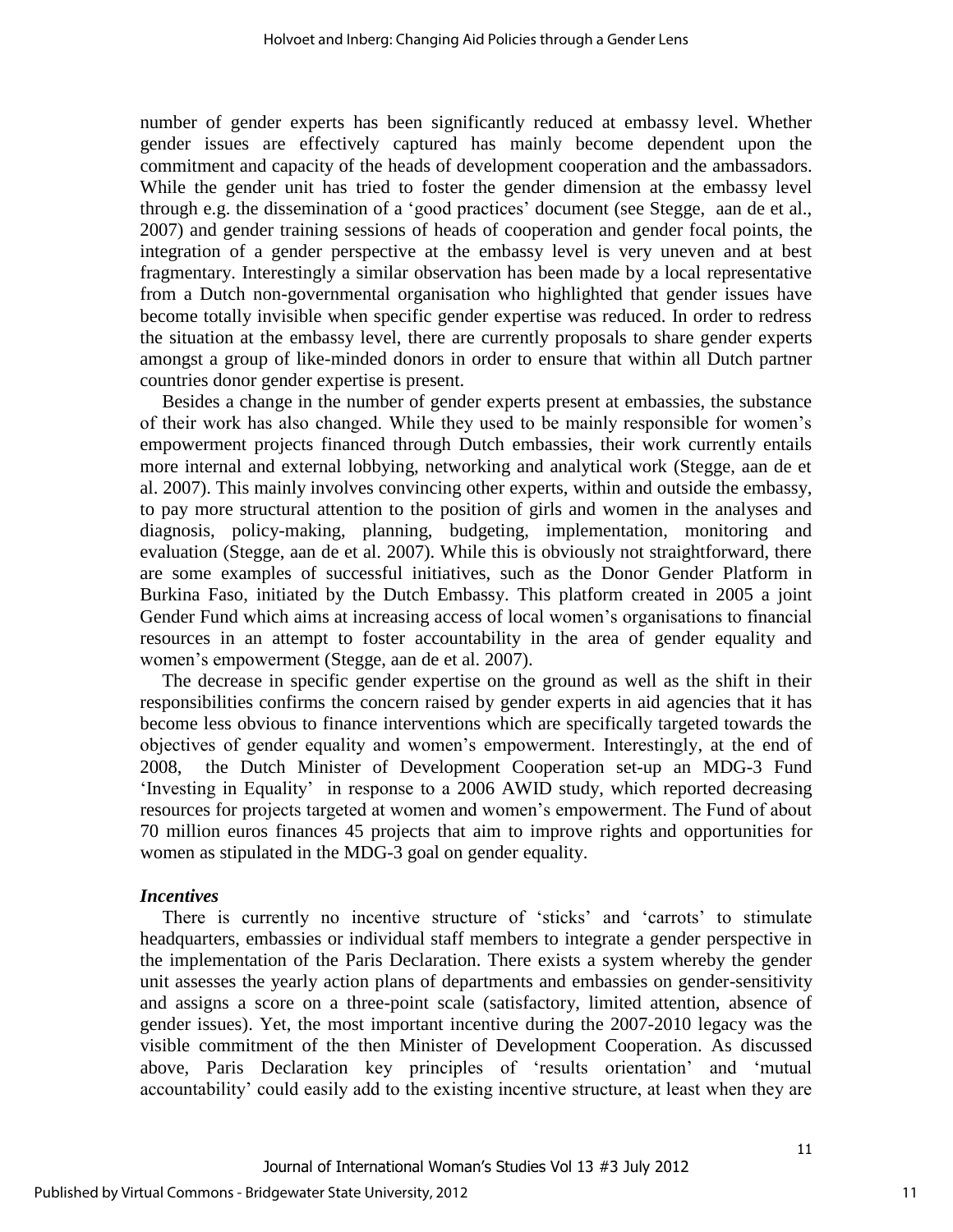interpreted in a gender-sensitive manner. When narrowly interpreted they will, however, rather act as 'disincentives'. While it is too early to judge its functioning, one of the initiatives launched during the previous legacy was the need for embassies to report on their results in the area of the four policy priorities of the Ministry of Foreign Affairs, of which 'rights and opportunities for women and girls' was one. The danger is, however, that in the translation from policy priorities to results indicators, there will be a reductionist focus on gender disparity in education (see also OECD/DAC, 2006).

In addition to the absence of clear incentives within the ministry, so far few external incentives exist. As highlighted above, there is currently little external pressure from Dutch non-state actors such as the Parliament, Dutch NGOs or the independent evaluation department. At the international level, incentives are neither thick on the ground and mainly limited to soft "sermons" such as the system of donor peer reviews and the DAC Gender Equality Policy Marker.

# **Conclusion**

Over the last decade, changes in aid policies and instruments have been propagated to promote aid effectiveness. The Paris Declaration and Accra Agenda for Action set out a reform agenda for donor and partner countries with a focus on five key principles: ownership, harmonisation, alignment, results-orientation and mutual accountability. The Paris Declaration and Accra Agenda for Action are not inherently counter to gender equality and women"s empowerment; instead, each of the five key principles simultaneously develops opportunities and challenges.

With regard to the actual realisation of opportunities and challenges in practice, however, current evidence is relatively scarce. If anything, research on the praxis has thus far been largely limited to reviewing the gender-sensitivity of the poverty reduction policies of the partner countries. While this focus is in line with the propagated shift in responsibilities, it is equally important to document and analyse ongoing reform processes within donor agencies from the perspective of gender, as these processes are highly unlikely to generate gender-neutral effects. Given the fact that changes in gender/women & development policies have always largely been shaped by changes in general aid policies, it is of paramount importance to explore how gender concerns are currently dealt with within the ongoing change processes, to unravel factors that stimulate or impede the integration of a gender dimension.

This approach makes the Netherlands an interesting case, as it is generally acknowledged for being "ahead of the crowd" in the implementation of Paris Declaration reform processes. While not all of our findings can be generalised to other bilateral donors, evidence suggests a number of issues for broader discussion and further research.

First, in light of the current emphasis on the effectiveness of aid, 'strategic' framing in terms of increased development effectiveness and efficiency has proven crucial for forging gender and empowerment concerns on the Paris Declaration agenda. Because such strategic instrumentalist framing is generally not without risk, as it easily devolves into myth creation and essentialism, it is necessary to monitor and evaluate its effects.

Second, it has been observed that the agenda-setting and transformative angles of the two-track gender policies of donors are at a particular risk for being curtailed. In order to reverse this tendency, some bilateral donors (e.g. the Netherlands) have earmarked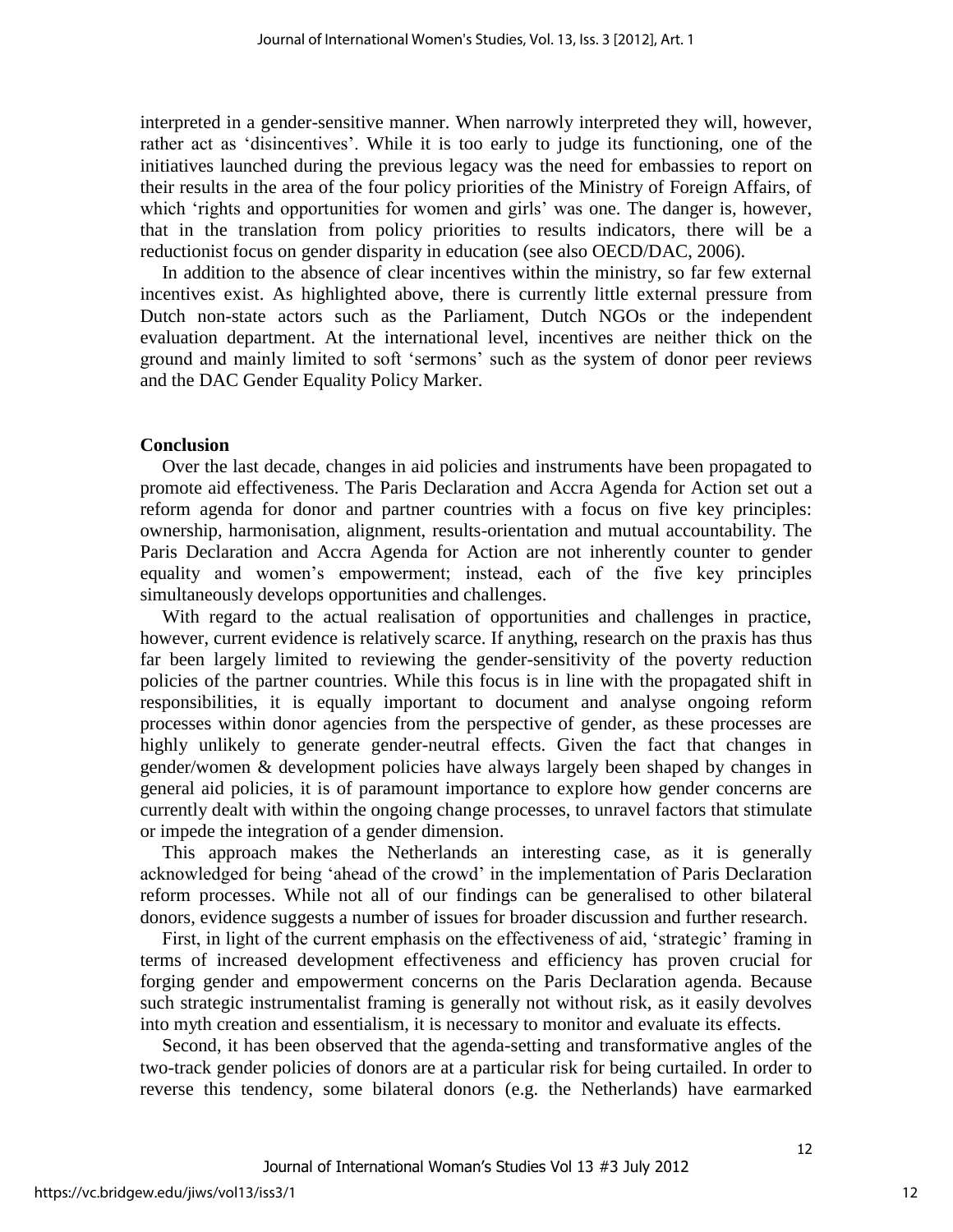funding or invested in specific budget lines to safeguard interventions that are specifically targeted towards gender equality and the empowerment of women. With regard to the more integrationist angle (the second gender-policy track of donors), the currently "preferred" aid modalities (e.g. general and sector budget support), which target the broader levels of policy and systems apparently have a comparative advantage over isolated projects. It would be short-sighted, however, to believe that these opportunities can be realised automatically. In fact, they have yet to be grasped systematically, as donor agencies have not yet adopted the necessary institutional apparatus and practices. To date, many bilateral donors have made few changes in terms of the capacities, mandates or location of their gender expertise in order to trigger their systematic involvement in discussions and implementation of changing aid modalities and instruments. Conversely, the gender expertise of staff members who are involved in these discussions and implementation (most of whom are experts in public finance management and macroeconomics) has also not increased. This lack of gender expertise that matches the changing aid agenda results in missed opportunities to exploit ways to increase the gender-sensitivity of budget support and to increase the leverage of recipient countries" national gender policies and actors.

Third, in the context of changing political and uneven bureaucratic commitment towards gender equality and empowerment goals, combined with the presence of few internal carrots and sticks, policy evaporation is obviously a real possibility. In such a context, external incentives become all the more important. For example, consider the role of mobilising networks and triangulation among gender actors within various arenas (e.g. civil society, bureaucracy, academia, parliament) at the national and international levels. Thus far, however, traditional non-state actors within the Netherlands (e.g. parliament, non-governmental organisations or women"s movements) have shown little interest in the Paris Declaration at all, and even less in its relative gender sensitivity. It is not that non-state actors within donor and partner countries have no instruments with which to hold their governments accountable for the realisation of gender equality and empowerment objectives. For example, the insights and approaches of gender budgeting might be particularly useful for tracking whether the budgets for planned initiatives are adequate. Gender budget analysis tools are also particularly powerful for revealing the gendered impacts of policy changes on the ground. In combination with disaggregation according to income, class, location or other locally relevant categories, these instruments are likely to highlight diverging impacts on different groups of women.

Finally, changing aid modalities are usually accompanied by a process in which major responsibilities are devolved towards donor field offices. The manner in which gender issues are addressed in these processes of decentralisation and, more particularly, within the wide diversity of field offices deserves more in-depth study.

# **References**

- 3 rd High Level Forum on Aid Effectiveness (HLF-3). (2008). *Accra Agenda for Action*. Accra: HLF-3.
- 4 th High Level Forum on Aid Effectiveness (HLF-4). (2011). *Busan Partnership for Effective Development Co-operation*. Busan: HLF-3.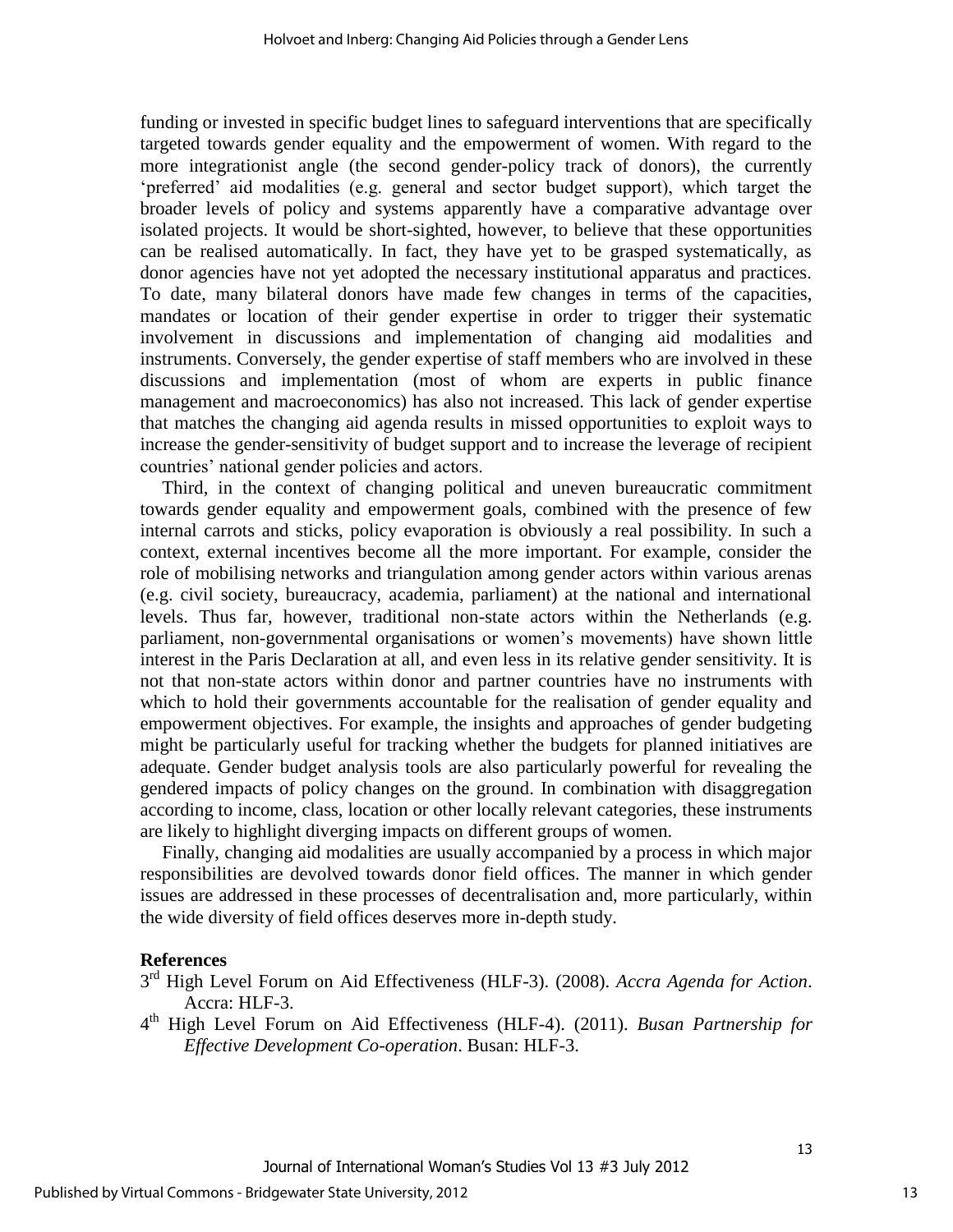- Ansoms, A., & Holvoet, N. (2008). Women and Land Arrangements in Rwanda. In Englert, B. & Dailey, E. (Eds.), *Women's Land Rights and Privatization in Eastern Africa* (pp. 138-157). Suffolk: James Currey.
- AWID. (2006). *Where is the Money for Women's Rights? Assessing Resources and the Role of Donors in the Promotion of Women's Rights and the Support of Women's organizations*. An Action-Research Project of the Association for Women"s Rights in Development. Toronto: AWID.
- Budlender, D., Elson, D., Hewitt, G., & Mukhodpadhyay, T. (eds.) (2002). *Gender Budgets Make Cents: Understanding gender responsive budgets.* London: Commonwealth Secretariat.
- Canadian International Development Agency (CIDA). (1994). *Assessment of DAC Members' WID Policies and Programs*. Ottawa: CIDA.
- Chiwara, L., & Karadenizli, M. (2008). *Mapping Aid Effectiveness and Gender Equality, global findings*. Paper prepared for EC/UN Partnership on Gender Equality for Development and Peace. New York: UNIFEM.
- Cornwall, A., Harrison, E., & Whitehead, A. (2007). Gender Myths and Feminist Fables: The Struggle for Interpretive Power in Gender and Development. *Development and Change*, *38* (1), 1-20.
- ECOSOC. (1997). *Gender Mainstreaming*. Extract from the Report of the Economic and Social Council of 18 September 1997. New York: United Nations Social and Economic Council (ECOSOC).
- Gaynor, C. (2006). *Paris Declaration Commitments and Implications for Gender Equality and Women's Empowerment*. Paris: OECD/DAC, DAC Network on Gender Equality.
- Gaynor, C. (2007). *The Paris Declaration on Aid Effectiveness and Gender Equality.* New York: UN Division for the Advancement of Women.
- Guijt, I., & Shah, M. (Eds). (1997). *The Myth of Community: Gender and Participation.* London: Intermediate Technology Publications.
- Hafner-Burton, E., & Pollack, M.A. (2002). Mainstreaming gender in global governance. *European Journal of International Relations, 8* (3): 339-373.
- Holvoet, N. (2006). *Gender Budgeting: its usefulness in programme-based approaches to aid*. Briefing Note. Brussels: European Commission.
- Holvoet, N. (2010). New aid modalities through a gender lens: Is love really in the air? *European Journal of Development Research, 22* (1): 97-117.
- IOB. (2008). *"Ahead of the Crowd?" The process of implementing the Paris Declaration. Case Study: the Netherland*. Agency-level evaluation conducted for the evaluation of the implementation of the Paris Declaration. The Hague: Ministry of Foreign Affairs.
- Kusek, J., & Rist, R. (2004). *Ten Steps to a Results-based Monitoring and Evaluation system*. World Bank: Washington, D.C.
- Marchand, M. (2009). The Future of Gender and Development after 9/11: insights from postcolonial feminism and transnationalism. *Third World Quarterly, 30* (5): 921- 935.
- Ministry of Foreign Affairs, Development Cooperation. (2003). *Mutual Interest, Mutual Responsibilities: Dutch development cooperation en route to 2015*. The Hague: Ministry of Foreign Affairs.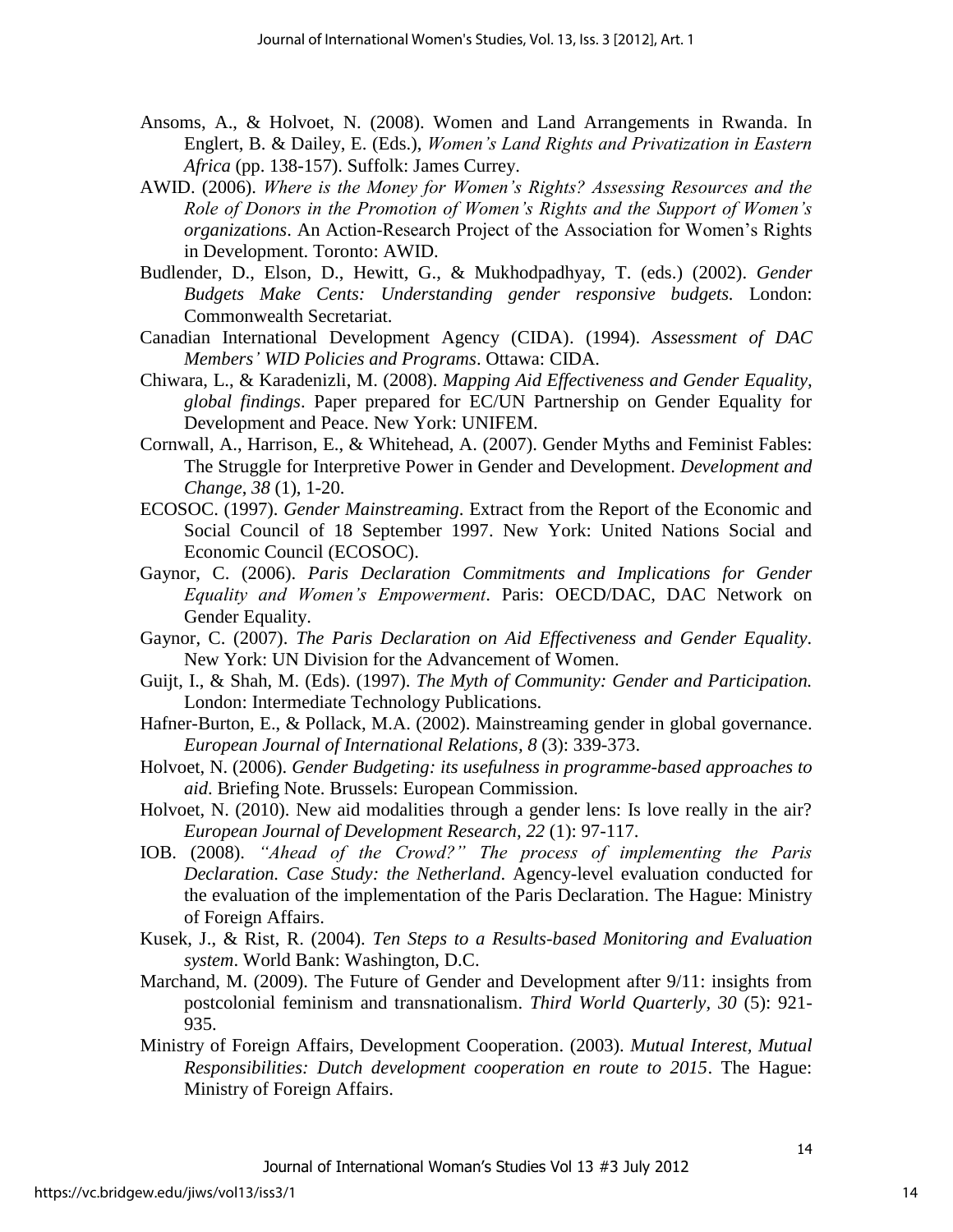- Ministry of Foreign Affairs, Development Cooperation. (2007). *Our Common Concern, Investing in development in a changing world*. The Hague: Ministry of Foreign Affairs.
- Molyneux, M., & Razavi, S. (2005). Beijing Plus Ten: An Ambivalent Record on Gender Justice. *Development and Change, 36* (6): 984-1010.
- Moser, C. (1993) *Gender Planning and Development: Theory, Practice and Training.* London: Routledge.
- Moser, C., & Moser, A. (2005). Gender mainstreaming since Beijing: a review of success and limitations in international institutions. *Gender and Development, 13* (2): 11- 22.
- Mukhopadhyay, M. (2009). Mainstreaming Gender or ´Streaming´ Gender Away: Feminists Marooned in the Development Business. *IDS Bulletin, 35* (4): 95-103.
- OECD/DAC. (1999). *DAC Guidelines on Gender Equality and Women's Empowerment in Development Co-operation*. Paris: OECD/DAC.
- OECD/DAC. (2005). *Paris Declaration on Aid Effectiveness.* Paris: OECD/DAC.
- OECD/DAC. (2006). *Peer review of the Netherlands.* Paris: OECD/DAC.
- OECD/DAC. (2007a). *2006 Survey on Monitoring the Paris Declaration. Overview of the Results*. Paris: OECD/DAC.
- OECD/DAC. (2007b). *Gender Equality and Aid Delivery. What has changed in development co-operation agencies since 1999?* Paris: OECD/DAC.
- OECD/DAC. (2008a). *2008 Survey on Monitoring the Paris Declaration. Effective Aid by 2010? What it will take*. Paris: OECD/DAC.
- OECD/DAC. (2008b). *DAC Guiding Principles for Aid Effectiveness, Gender Equality and Women's Empowerment.* Paris: OECD/DAC.
- OECD/DAC. (2008c). *Making the linkages.* Gender Equality, Women"s Empowerment and the Paris Declaration on Aid Effectiveness Issues Brief 1. Paris: OECD/DAC, GENDERNET.
- OECD/DAC. (2008d). *Finding the entry points*. Gender Equality, Women"s Empowerment and the Paris Declaration on Aid Effectiveness Issues Brief 2. Paris: OECD/DAC, GENDERNET.
- OECD/DAC. (2008e). *Innovative funding for women's organisations*. Gender Equality, Women"s Empowerment and the Paris Declaration on Aid Effectiveness Issues Brief 3. Paris: OECD/DAC, GENDERNET.
- OECD/DAC. (2008f). *The DAC Gender Equality Policy Marker.* Document prepared for the Joint Biennial Workshop of GENDERNET and IANWGE. Paris: OECD/DAC, GENDERNET.
- OECD/DAC. (2011). *Aid Effectiveness 2005-10: Progress in implementing the Paris Declaration*. Paris: OECD/DAC.
- OECD/DAC, Network on Gender Equality. (2010). *Optional Module: Gender Equality in the 2011 Survey on Monitoring the Paris Declaration*. Paris: OECD/DAC Network on Gender Equality.
- Razavi, S., & Miller, C. (1995). *From WID to GAD: conceptual shifts in the women and development discourse*. UNRISD Occasional Paper Series OBP 1. Geneva: UNRISD.

Roggeband, C., & Verloo, M. (2006). Evaluating gender impact assessment in the

Netherlands (1994–2004): a political process approach. *Policy & Politics, 34* (4): 617–34.